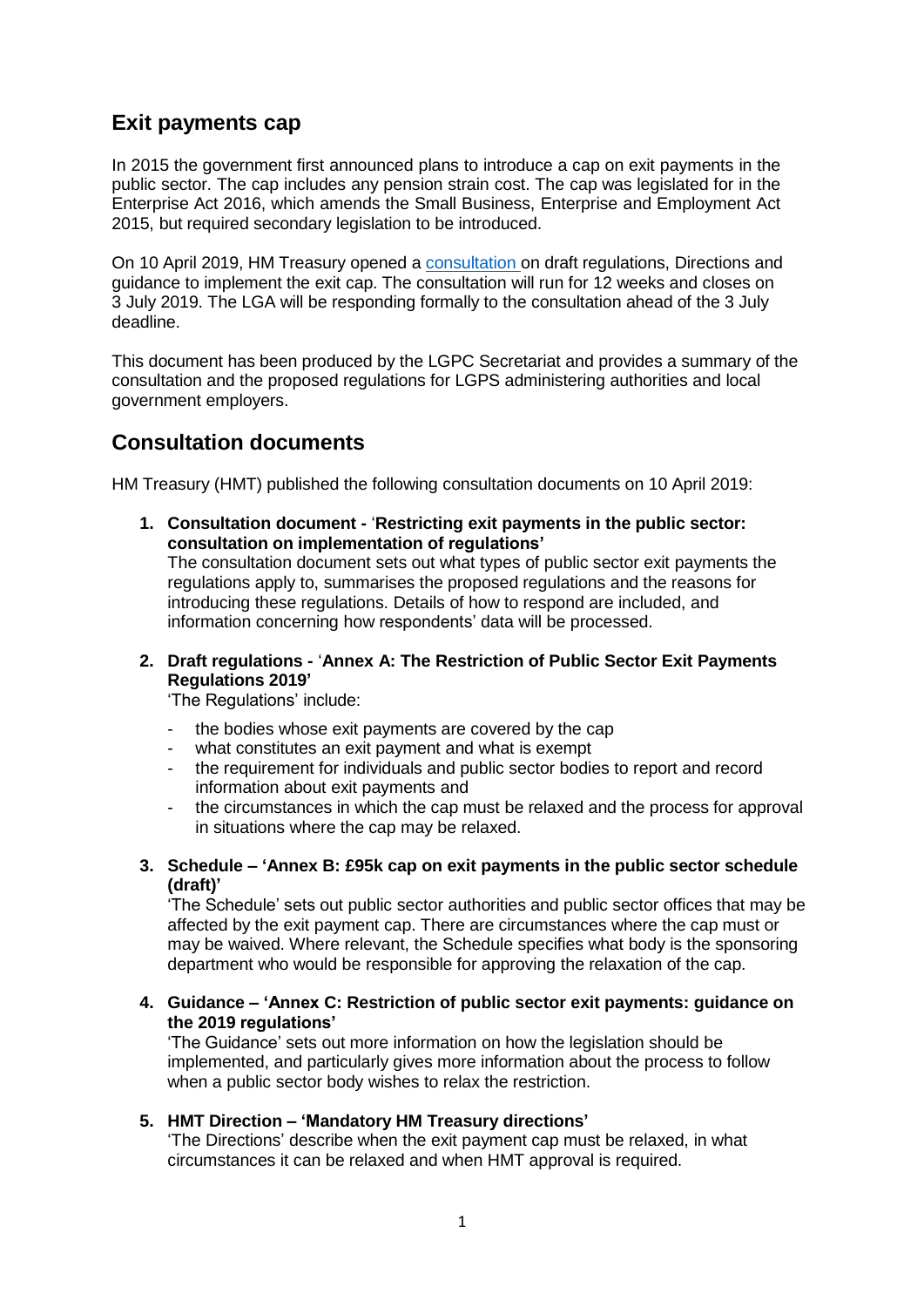There are occasions when the contents of the consultation documents contradict each other, there are contradictions within a single document and there are differences in the wording of the Regulations, the Enterprise Act 2016 and the Small Business, Enterprise and Employment Act 2015. The Guidance states that 'Where there is any discrepancy between the regulations and the guidance, the regulations prevail'. This is the approach followed in producing this document. Any area of significant difference in the consultation documents, draft regulation or existing legislation is highlighted.

## **What is the level of the cap?**

The exit payment cap is set at £95,000. Although regulation 153A(9) of the Small Business, Enterprise and Employment Act 2015 allows for Regulations to be introduced which change the cap, under the proposed Regulations there is no provision for the cap to be indexlinked.

In relation to those employed in local government, it should be noted that the group who are most likely to be affected by the cap are those over age 55 who are members of the LGPS (or another public sector pension scheme).

## **Who is covered by the Regulations?**

The cap will apply to the whole of the public sector, but is being implemented in two stages. At the first stage the Regulations will apply to exit payments made by:

- local authorities
- the UK Civil Service
- the NHS in England and Wales
- academy schools
- police forces (including civilian staff)
- Fire and Rescue Authorities

where they fall within the responsibility of the UK government regarding employment.

Schedule 2, Part 1 of The Local Government Pension Scheme Regulations 2013 lists the employers who must enrol employees into the Local Government Pension Scheme. The majority of employers listed in Part 1 of Schedule 2 are in scope of the exit payment Regulations. The main exceptions being housing management companies, further and higher education corporations and sixth form college corporations who are not covered by the Regulations.

LGPS administering authorities may wish to check whether any of their Schedule 2 Part 3 employers are listed in the Schedule.

## **Devolved administrations**

## Wales

Although most employers in scope of the exit payment cap perform devolved functions, public sector compensation **is not** a power that has been devolved to the Welsh Assembly. The exit payment Regulations therefore do apply in Wales to local authorities, schools, fire and rescue authorities, NHS Trusts etc. with the exception of 'relevant Welsh exit payments' which are payments made to holders of these offices:

- member of the National Assembly for Wales
- the First Minister for Wales
- Welsh Minister appointed under section 48 of the Government of Wales Act 2006
- Counsel General to the Welsh Government
- Deputy Welsh Minister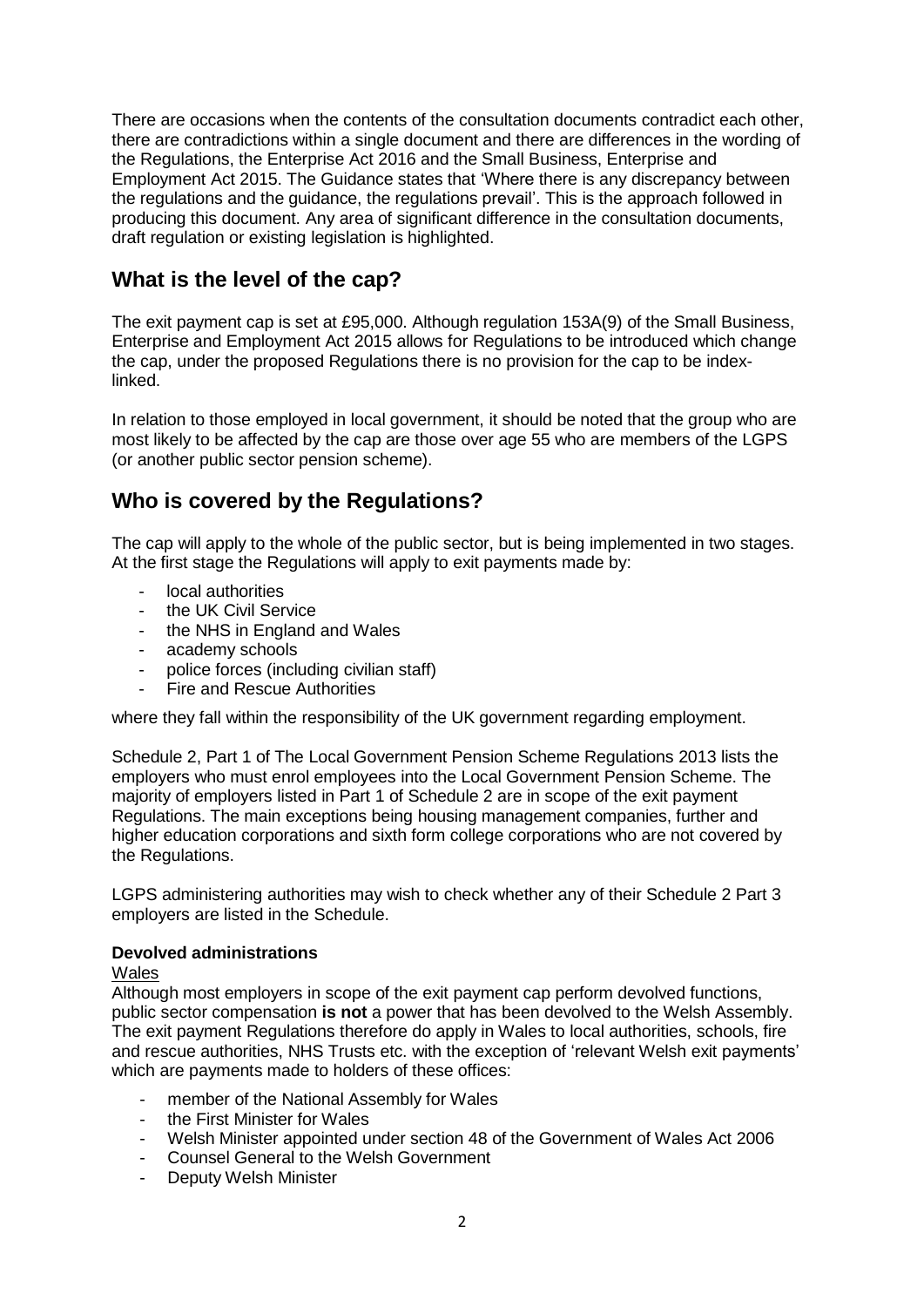- member of a county council or a county borough council in Wales
- member of a National Park Authority in Wales
- member of a Fire and Rescue Authority in Wales.

## **Scotland**

The Regulations do not apply to exit payments made by the Scottish Corporate Body or by any authority which wholly or mainly exercises functions within devolved competence (within the meaning of section 54 of the Scotland Act 1998).

The Regulations apply to payments made to non-ministerial office holders and staff of the Scottish Administration.

### Northern Ireland

The Regulations do not apply to payments made by Northern Irish authorities which wholly or mainly exercise devolved functions.

### **Public sector bodies not covered by the cap**

A newly created public sector body will not be covered by the cap until it is added to Schedule 1. The government expects all public sector bodies not covered by the Regulations – whether they are new or established bodies – to restrict exit payments voluntarily.

The Regulations will be extended to the rest of the public sector at the second stage, with a limited number of exemptions.

The government has proposed that the Secret Intelligence Service, the Security Service, the Government Communications Headquarters and the Armed Forces should be exempt from the cap due to the unique demands and features of careers in these fields.

The Scottish Parliament, Northern Ireland Assembly and Welsh Assembly could introduce regulations which restrict the exit payments made by those public sector bodies in Scotland, Northern Ireland and Wales respectively, which are not covered by these Regulations.

## **What is an exit?**

The Regulations apply where there has been a 'relevant public sector exit' which occurs when an employee leaves the employment of a public sector authority listed in the Schedule, or when a holder of a public sector office listed in the Schedule leaves office.

In the LGPS there are other events which can lead to a pension strain cost which are **not** exits and which therefore are **not** covered by the Regulations:

- Early payment of deferred benefits and all or part of the early payment reductions are waived
- Flexible retirement providing the member's pay reduction is achieved by changing the employee's contract.

If a LGPS member takes flexible retirement and the pay reduction is achieved by ending their current employment contract and starting a new one then an exit has occurred and the exit payment restrictions would apply.

Although the Guidance and Regulations concentrate on specific exits such as redundancy, because of the wide nature of the definition of exit, we will need to ensure that there are no other circumstances in which payments are made under the scheme which may be caught.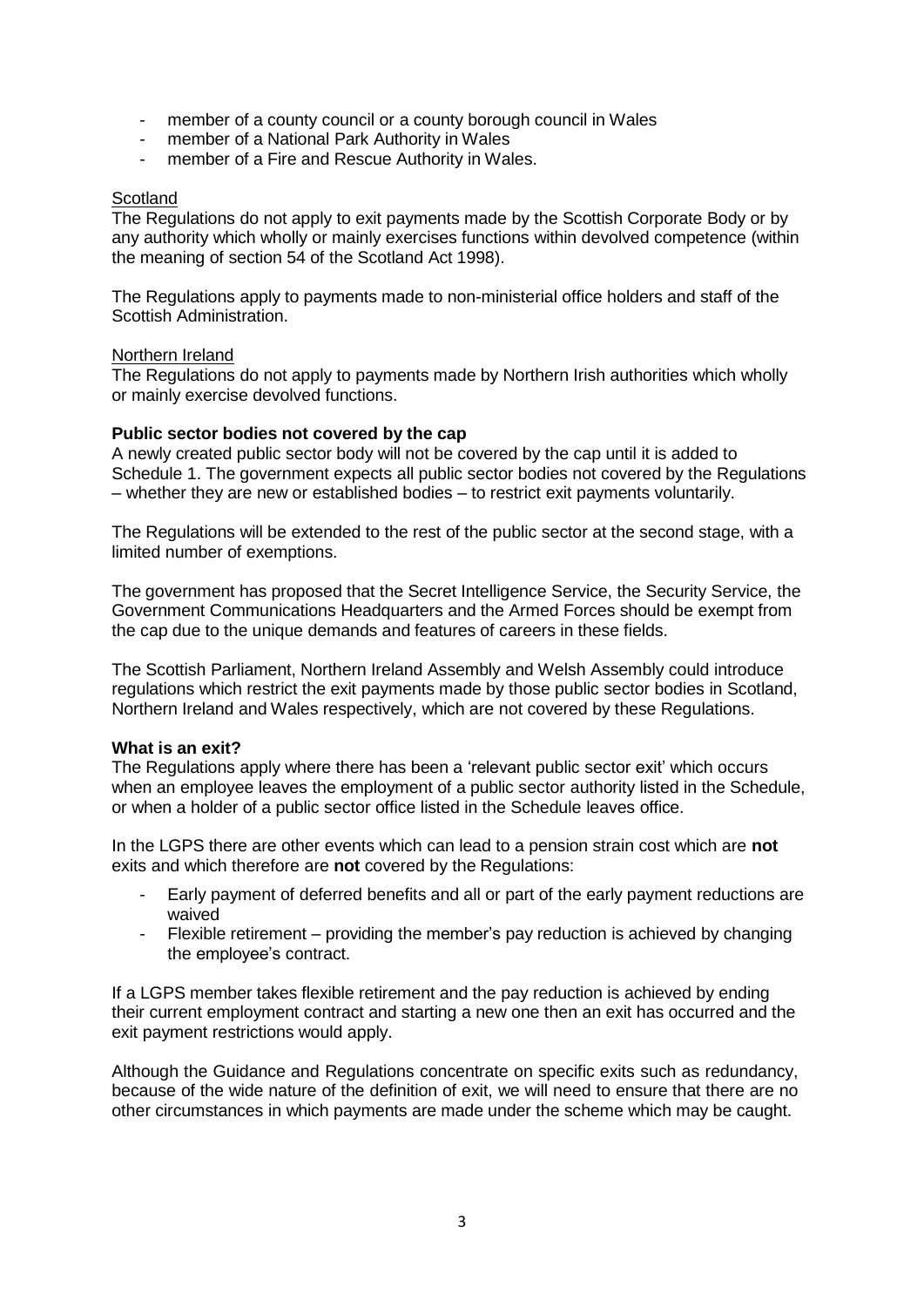## **Payments included in the cap**

The cap will apply to payments of the following types, but see also the list of exclusions which follows:

- a) any payment on account of dismissal by reason of redundancy including a statutory redundancy payment
- b) any payment made to reduce or eliminate an actuarial reduction to a pension on early retirement or in respect to the cost of a pension scheme of such a reduction not being made [pension strain costs]
- c) any payment made pursuant to an award of compensation under the ACAS arbitration scheme or a settlement or conciliation agreement
- d) any severance payment or ex gratia payment
- e) any payment in the form of shares or share options
- f) any payment on voluntary exit
- g) any payment in lieu of notice due under a contract of employment [but only if it exceeds a quarter of the employee's annual salary – see the next section]
- h) any payment made to extinguish any liability to pay money under a fixed term contract
- i) any other payment made, whether under a contract of employment or otherwise, in consequence of termination of employment or loss of office [this will include pay in lieu of notice which is due other than under a contract of employment].

The following payments are **not exit payments** for the purposes of the Regulations:

- a) any payment made in respect of death in service
- b) any payment made in respect of incapacity as a result of accident, injury or illness
- c) certain payments made to retiring firefighters separate guidance will be issued to cover the position for firefighters
- d) a specific service award paid to a member of the judiciary
- e) a service payment made in respect of annual leave due under a contract of employment
- f) any payment made in compliance with an order of any court or tribunal
- g) a payment in lieu of notice due under a contract of employment that does not exceed one quarter of the relevant person's annual salary.

What payments are included in the calculation of an exit payment is subject to change. If HMT becomes aware of payments being made to exiting employees or office holders that are not currently defined as exit payments then it is likely that these payments will be added to the above list.

Where an exit payment exceeds the cap, the employer or the body responsible for determining the remuneration payable to the holder of a public office covered by these regulations must reduce the exit payments until the cap is satisfied. Any statutory redundancy entitlement under the Employment Rights Act 1996 cannot be reduced.

#### **Multiple exit payments**

If an individual becomes entitled to more than one exit payment within 28 days, the Regulations prescribe the order in which those exits are treated to have occurred based on the date of exit, salary, hours worked and length of service. The cap applies to the total of the two (or more) exit payments. However, because the statutory redundancy payment cannot be reduced, there may be occasions when an employee receives two or more exit payments within 28 days and the total of those exit payments exceeds the cap. It is the individual's obligation to inform their other public sector employers if they receive an exit payment.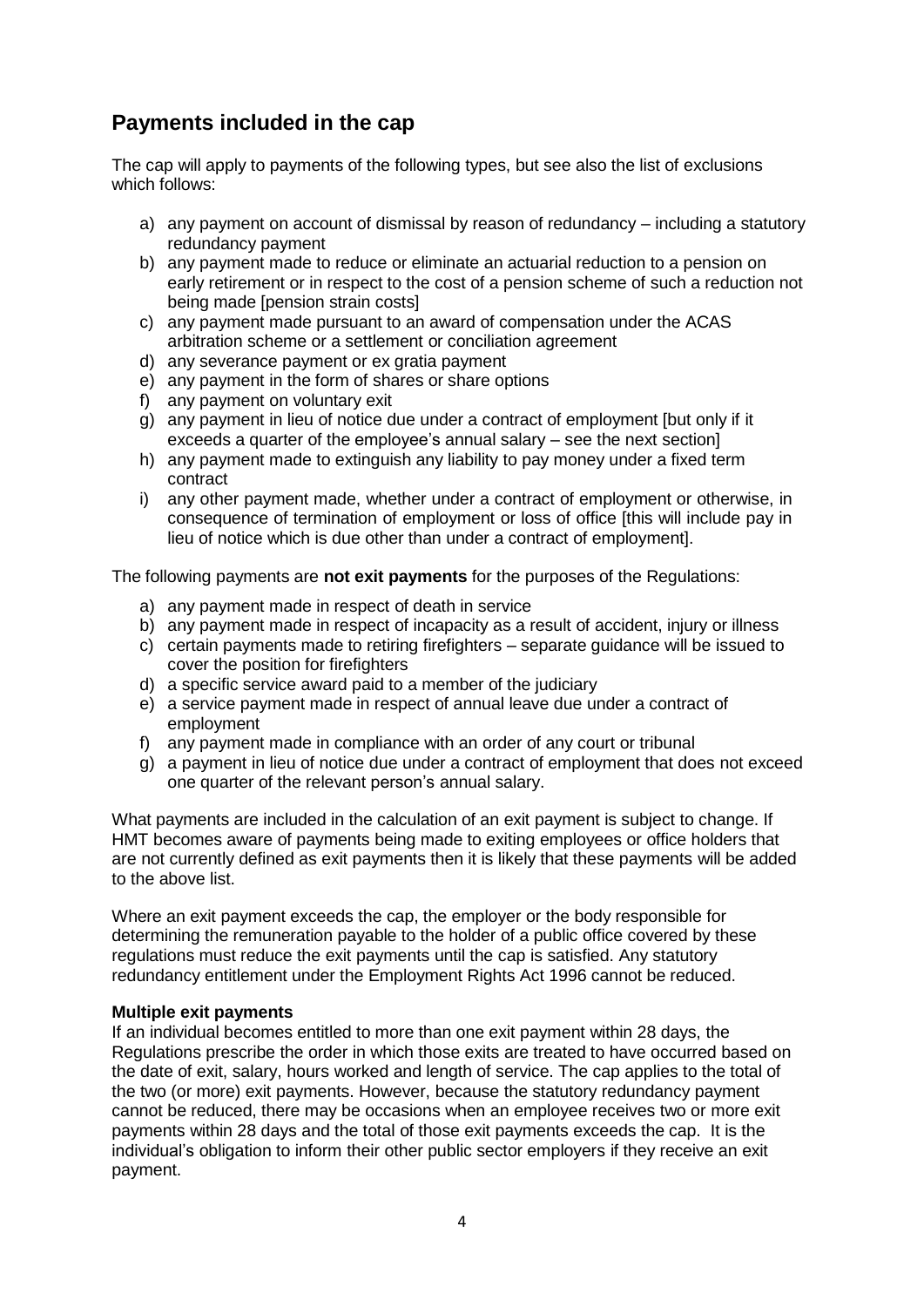The employer has an obligation to ensure that any exit payment they make does not exceed the exit cap, or if it does exceed the cap that it is compliant with HMT Directions on relaxation. Employers must put processes are in place to request information about any recent or pending public sector exit payments before making such a payment to an exiting employee or office holder.

## **Pension strain cost**

HMT's assumption is that employers will, where possible, cap the redundancy lump sum and allow individuals to receive the pension top up in full. There is no requirement for employers to follow this process, which means that the Regulations as they stand allow employers to restrict any of the elements that make up the exit payment (other than any statutory redundancy payment) in any order.

In a pension scheme which allows partial reduction, if the exit payment cap would otherwise be breached and the exit payment includes pension strain costs, retirement benefits would be reduced to a level which means the cap is not breached. The individual would have the option of buying out some or all of that reduction.

If the Regulations prevent an exit payment being made (because the pension strain cost exceeds the cap and the pension scheme rules do not allow partial reduction, for example) then a cash payment, not exceeding the cap must be paid to the individual.

## **The position for the LGPS**

Paragraph 5 of Schedule 6 to the Enterprise Act 2016 amends the Local Government Pension Scheme Regulations 2013 to allow:

- partial reduction of a member's pension benefits where otherwise the exit payment cap would be breached and
- a scheme member to pay a charge to buy out some or all of that reduction

These changes do not come into effect until HMT issue a commencement order. The effect of the exit payment Regulations on the LGPS is dependent on whether they are enacted before or after the LGPS regulations changes set out in the Enterprise Act come into force.

## **1. LGPS Regulations are unchanged**

If an exit payment includes pension strain cost and would exceed the cap, it is unclear whether the pension could be paid under regulation 30(7)(b) of the LGPS Regulations 2013 if the strain cost referred to in regulation 68(2) cannot be paid in full. It is our understanding that the intention is for the member to receive a fully reduced pension in this circumstance, plus the cash alternative of the strain cost (up to the maximum allowed by the cap). Changes to the LGPS regulations would be required to introduce the option for a member who is made redundant or leaves on the grounds of business efficiency at age 55 or over to defer payment of their pension.

## **2. LGPS Regulations amended to allow partial reduction**

If an exit payment includes pension strain cost and would exceed the cap, then the member's benefits would be reduced to such a level that the exit payment cap is not breached. The member would have the option of paying extra to buy-out some or all of the reduction.

The proposed regulation changes do not introduce the option to defer payment of pension benefits in the event of a LGPS member who is over age 55 being made redundant or leaving on the grounds of business efficiency. As the regulations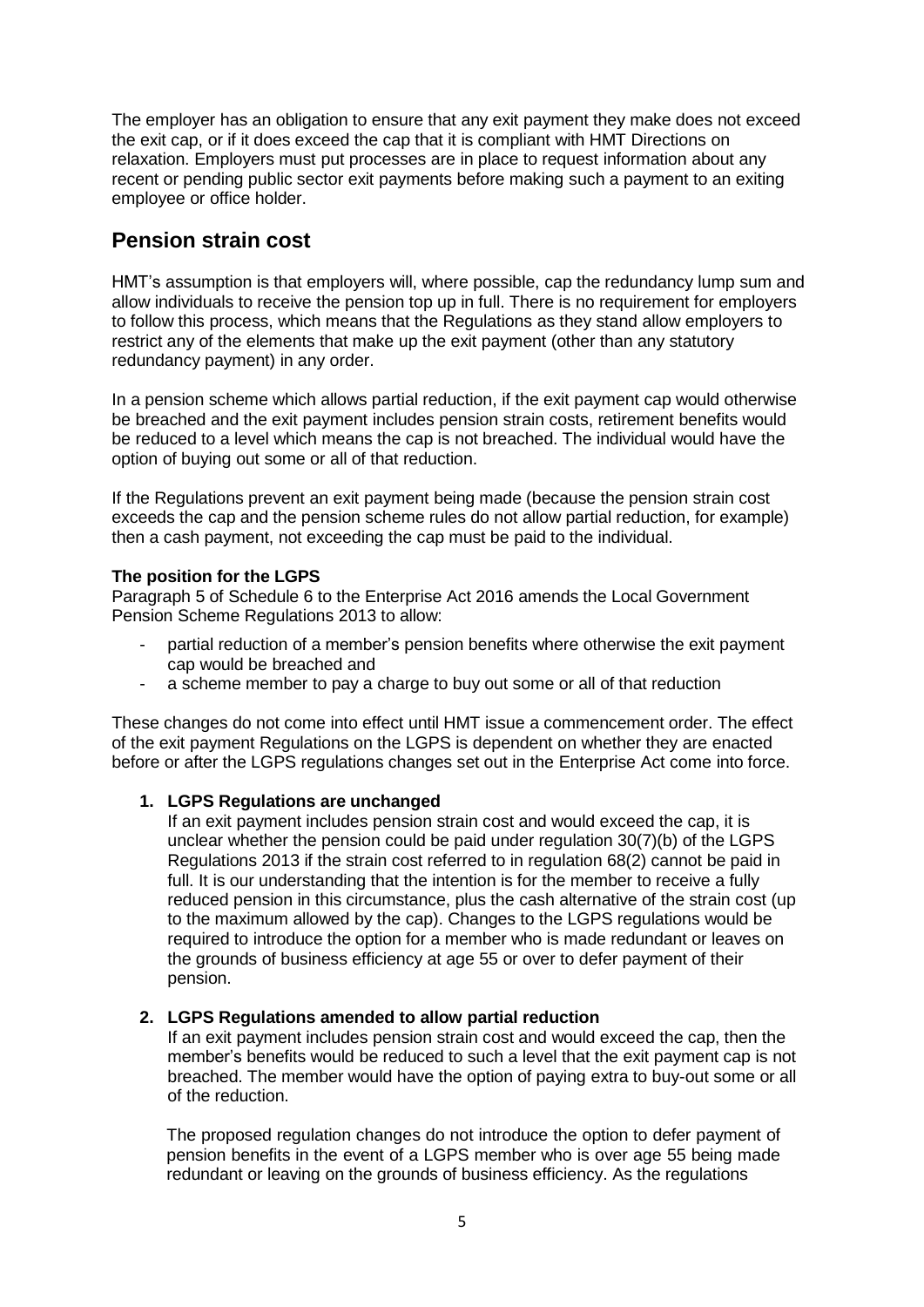currently stand, a LGPS member whose exit payment has been capped would be forced to accept a reduced pension.

If the option to defer payment of LGPS benefits on redundancy or retirement on business efficiency grounds at age 55 or over is introduced, then a member who exercises the option to defer could be paid the cash alternative to the pension strain cost (up to the maximum allowed by the exit payment cap).

In order to implement partial reduction in the LGPS, guidance from the Government Actuary's Department (GAD) on partial reductions and on the cost of buying out those reductions would be required. Detailed information concerning the method of calculating the partial reduction in a members' benefits, the method and calculation for buying out the reduction – particularly the calculation which would be involved in working out the reduction to apply where some but not all of the reduction has been bought out, and the deadline that applies to an election to make such a payment would be required. It is likely that changes to the LGPS regulations and new statutory guidance would be required to effect this change.

The Regulations do not specify how to calculate the strain cost related to the early payment of a pension on an unreduced basis. The LGPS Regulations state that this strain cost is to be 'calculated by an actuary appointed by the administering authority' and the Guidance says that it 'may be the amount as calculated by the scheme actuary'. Currently, the method of strain cost calculation is formulated locally based on the demographic make-up of the LGPS members in an administering authority. Demographic differences across the country mean that strain cost and the implications for the exit cap could differ widely for LGPS members in different geographical areas, even if they are similar in other respects such as age, salary level and length of pension scheme membership.

If there is no change to the current position then the calculation of the strain cost element of an exit payment will differ between LGPS administering authorities. The benefit of this approach is that the strain cost reflects the best estimate of the cost of paying the pension early, based on actuarial assumptions and the demographics of members participating in the LGPS in a particular administering authority. The main disadvantage is that a member may be affected by the cap based on the calculation adopted by one administering authority who would not be affected had the strain cost been calculated by another administering authority.

An alternative would be for GAD to introduce a standard method of calculating pension strain cost in the LGPS. This would have the advantage that the application of the exit payment cap would be equitable and consistent across the entire scheme. Significant demographic differences exist across the country. The use of a single method of strain cost calculation could result in strain costs being overpaid by certain employers, which may lead to a reduction in employer contribution rates. In other administering authorities the strain cost paid by employers would not reflect the 'true' cost of paying the pension early and consequently could lead to increased employer contribution rates. In these circumstances the exit payment may not reflect the actual cost to the employer of releasing a LGPS pension early.

## **Relaxation of the restriction on exit payments**

HMT Directions set out the circumstances in which the exit payment restrictions must be relaxed – mandatory cases – and the circumstances when they may be relaxed – discretionary cases.

The HMT Directions do not apply to exit payments made by a devolved Welsh authority.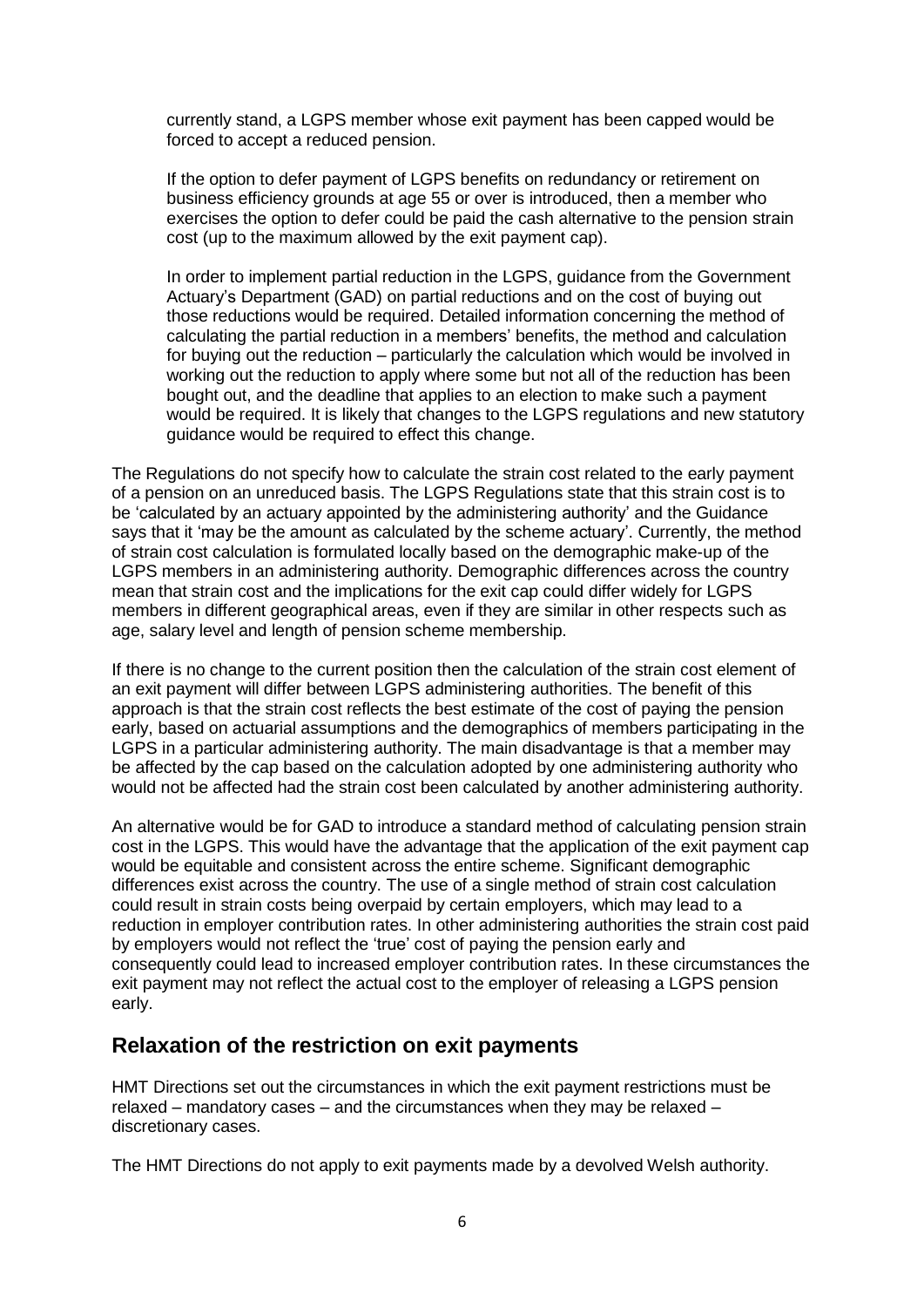The 'Decision Maker' is the person who exercises the power to relax the exit payment restriction. This power generally rests with a Minister of the Crown but can be delegated in respect of exit payments made by certain public sector bodies. This is covered further in the next section.

The power to relax the exit payment cap can be exercised in respect of an individual, or in exceptional circumstances in respect of a group of employees, for example where redundancies occur as a result of specific workforce reforms.

#### **Mandatory cases**

The exit payment restriction must be relaxed in the following circumstances:

- Where the obligation to make the payment arises as a result of the applying TUPE regulations
- Where the payment relates to a complaint that an Employment Tribunal (ET) has the jurisdiction to consider. This is limited to complaints under whistleblowing or discrimination legislation and the employer believes, on the balance of probabilities, that an ET would find in favour of the complainant
- Certain exit payments made by the Nuclear Decommissioning Agency

### **Discretionary cases**

The exit payment restriction may be relaxed if the Decision Maker is satisfied that:

- not exercising the power would cause undue hardship
- not exercising the power would significantly inhibit workforce reform \*
- an agreement to exit was made **and** the exit was planned to occur before the Regulations came into force, the exit was delayed and the reason for that delay was not attributable to the employee or office holder.

\* There is a difference in the wording of the consultation documents here. HMT Directions refer only to 'workforce reform', but the Guidance specifies 'urgent' workforce reform.

Section 4.5 of the Guidance states that 'the reasons for exercising a power to relax the cap should relate directly to a relaxation category', but section 5.1 says that the cap can be relaxed 'outside of the circumstances outlined in HMT directions…'. The Regulations support the position that the exit payment restriction can be relaxed for reasons other those set out in the Directions with HMT consent. It is possible that there may be changes in later versions of the Regulations, Directions or Guidance which may affect the rules concerning relaxation on grounds other than those currently listed in the HMT Directions.

## **The power to relax the cap**

Generally, the power to exercise the cap lies with a Minister of the Crown, the 'Decision Maker', but this is delegated to certain other public sector bodies.

| Payment made by:             | Power to relax restrictions delegated to: |
|------------------------------|-------------------------------------------|
| A devolved Welsh Authority   | <b>Welsh Ministers</b>                    |
| A local authority in England | The full council of that local authority  |
| A fire and rescue authority  | The fire and rescue authority             |
| The Greater London Authority | The London Assembly                       |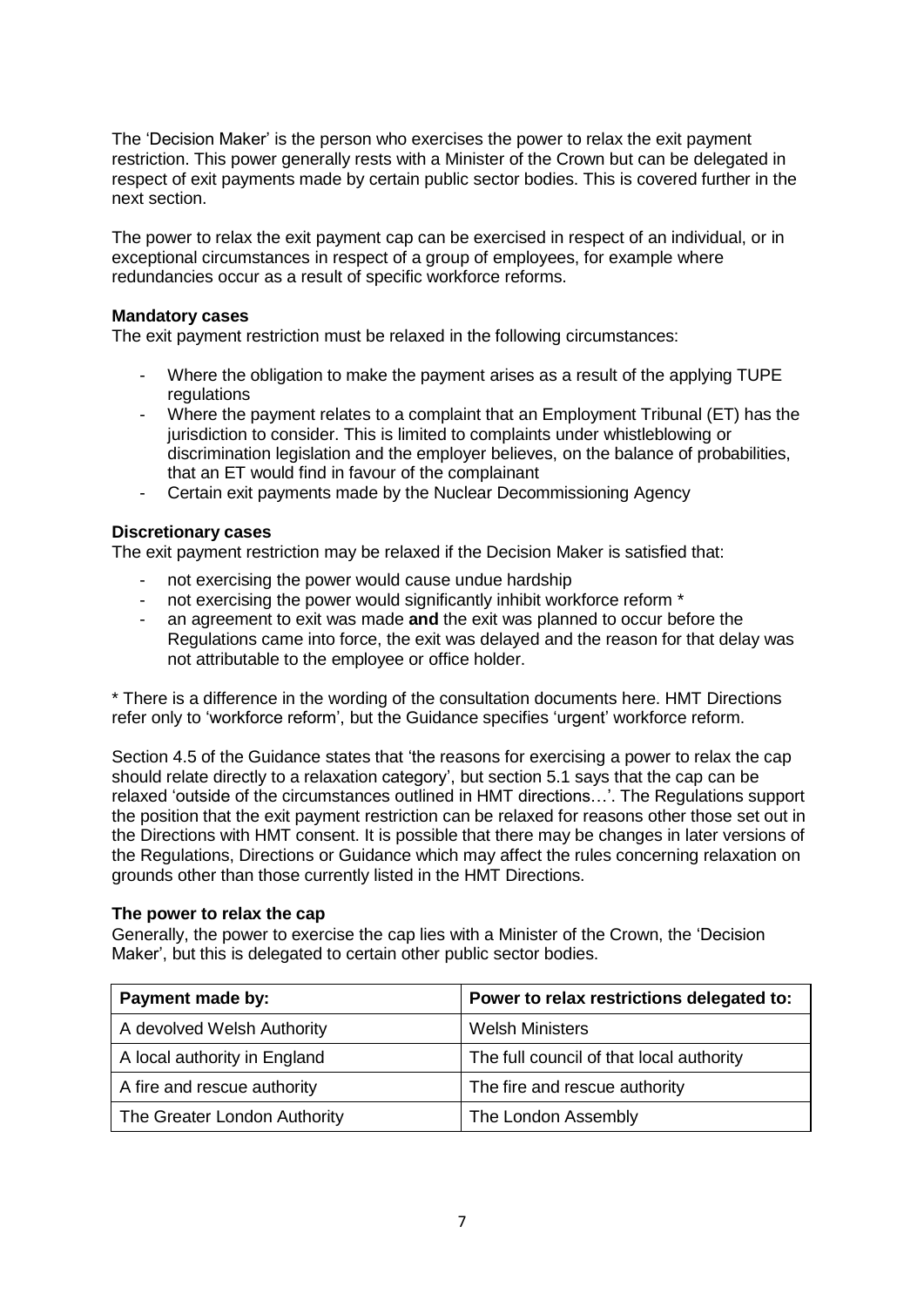Depending on who is the 'Decision Maker' and whether the exit payment is being restricted on mandatory or discretionary grounds, HM Treasury approval may also be required before the exit payment restriction can be relaxed.

The consultation documents do not agree on when certain types of approval are required. Table 1 on page 9 sets out our interpretation of the information provided in the consultation documents.

The relevant public sector employer is responsible for ensuring that any exit payment does not exceed the cap, or if it does that the relaxation of the cap has been done in compliance with HMT Directions or with HMT consent.

If an exit payment is made in excess of the cap which is not compliant with HMT Directions, the employer must make an assessment on whether to pursue repayment through the courts. Sanctions may also be imposed on the employer (or, if appropriate the sponsoring department) by HMT.

## **Recording and reporting exit payments**

The Regulations impose responsibilities on Decision Makers, employers and employees related to exit payments.

## **Employee: requirement to inform**

An employee with multiple employments in the public sector who receives an exit payment in respect of one employment is required, as soon as is reasonably practicable, to inform all other public sector authorities by whom he or she is employed about that exit payment in writing. Specifically, the amount and type of exit payment, who will be paying it and the date they left employment or ceased to hold office to which the exit payment relates.

## **Decision Makers and employers: Duties to keep records**

The Regulations require that the person who exercises the power to relax the restriction must keep a written record, for three years from the exit date, of:

- a) the fact that the power has been exercised
- b) the name of the person in respect of whom the power was exercised
- c) the amount and type of the exit payment in respect of which the power was exercised
- d) the date on which the power was exercised
- e) the reasons why the power was exercised.

The relevant public sector authority must publish the details from c), d) and e) at the end of each financial year.

Although it is not required by the Regulations, the Guidance includes a recommendation that employers record instances when an exit payment is capped.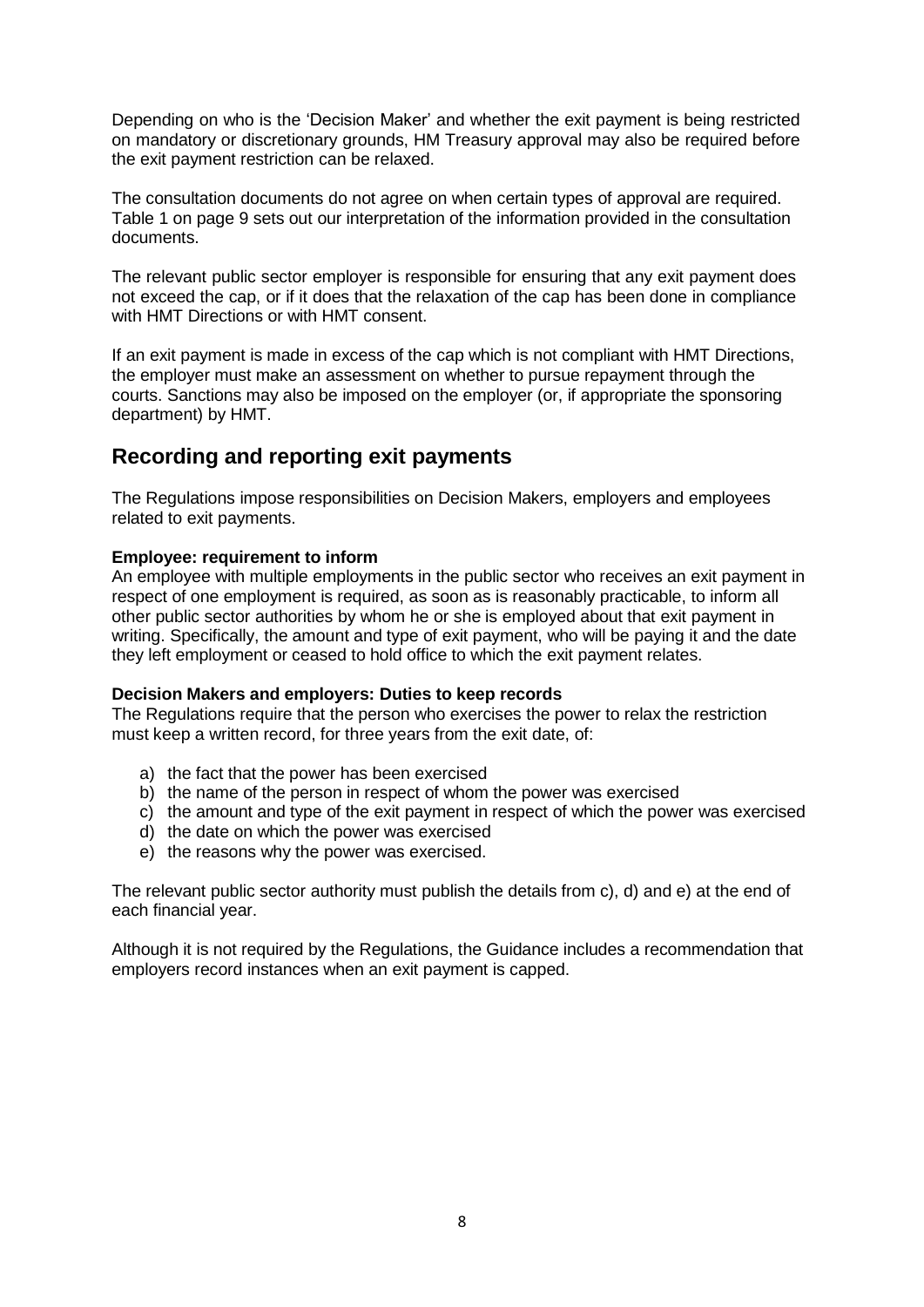### **Table 1: The power to relax restrictions on exit payments**

| Employer $1$ making the exit<br>payment                    | <b>Decision Maker</b>          | Type of case                                                  | <b>Consent of HM Treasury</b><br>required? |
|------------------------------------------------------------|--------------------------------|---------------------------------------------------------------|--------------------------------------------|
| Local authority in England                                 | Full council of that authority | Mandatory                                                     | <b>No</b>                                  |
| A fire and rescue authority                                | The fire and rescue authority  |                                                               |                                            |
| The Greater London Authority                               | The London Assembly            | Discretionary                                                 | Yes <sup>2</sup>                           |
| Any other public sector body<br>covered by the Regulations | Minister of the Crown          | Mandatory                                                     | <b>No</b>                                  |
|                                                            |                                | Discretionary                                                 | No <sup>3</sup>                            |
| All of the above                                           | As above                       | Outside of circumstances outlined in<br><b>HMT Directions</b> | Yes                                        |

| A devolved Welsh authority | <b>Welsh Ministers</b> | All –<br>– HMT Directions do not apply | <b>Nc</b> |
|----------------------------|------------------------|----------------------------------------|-----------|
|                            |                        |                                        |           |

**<sup>1</sup>** or a body responsible for determining the remuneration payable to the holder of a public sector office listed in Schedule 1

<sup>2</sup> The Guidance states that the sponsoring department would have to approve the business case supporting the relaxation of the exit cap as well as HMT. The requirement for this additional approval is not reflected in the wording of the Regulations or the HM Directions.

<sup>3</sup> The Guidance suggests that HM Treasury approval is required where the Decision Maker is a Minister of the Crown, but this is not reflected in the Regulations or the HMT Directions.

The Scottish Parliament, the National Assembly for Wales or the Northern Ireland Assembly may enact regulations to restrict exit payments made by devolved bodies that are not covered by the Regulations. If they do so, any power to relax the restrictions would lie with Scottish, Welsh or Northern Irish Ministers. The HMT Directions would not apply.